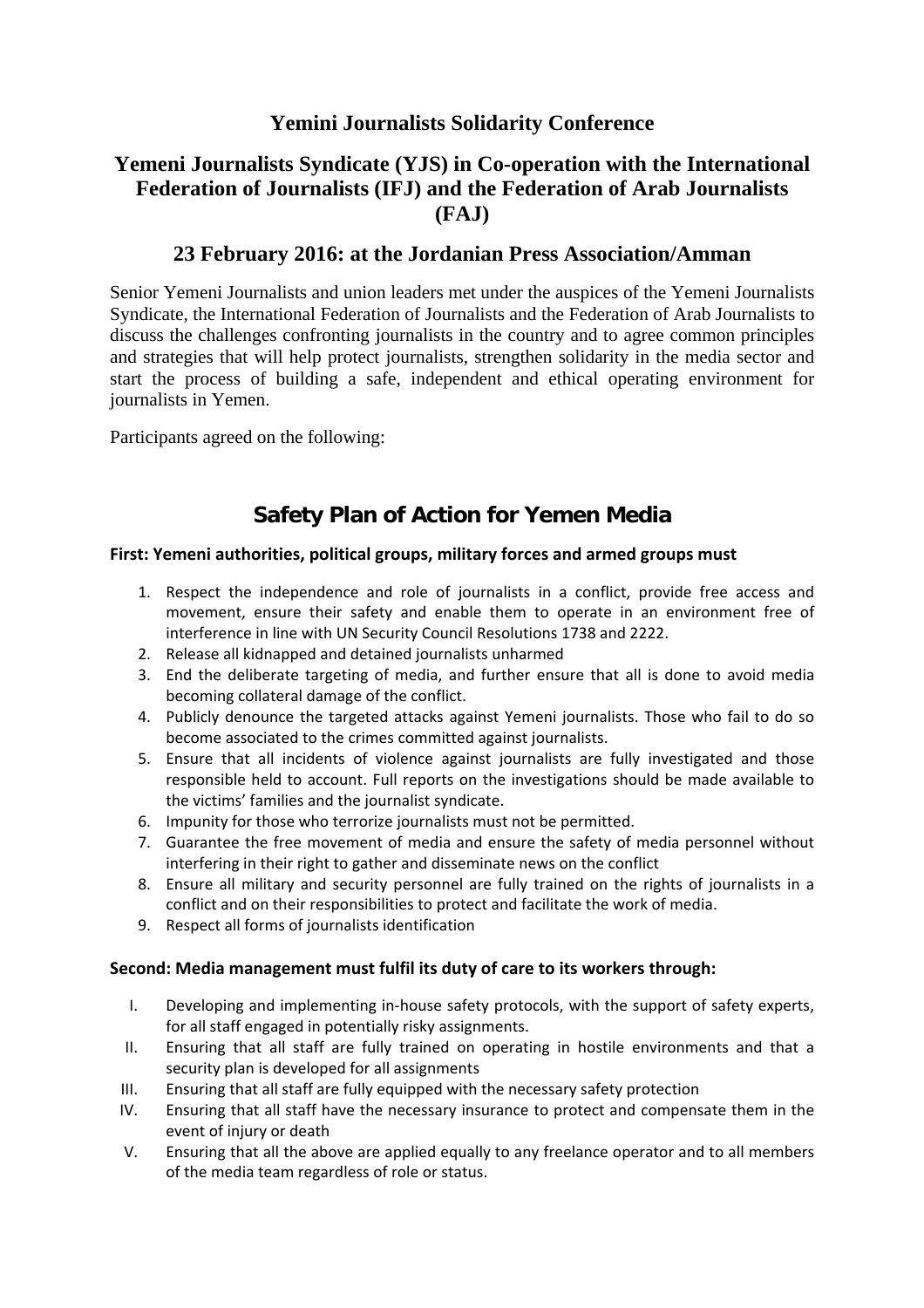**Third:** The meeting called on the UN General Secretary and his special envoy to Yemen to implement the UN security council resolutions on attacks against journalists, especially article (12) of Resolutions 2222/2015 which: **Affirms that United Nations peacekeeping and special political missions, where appropriate should include in their mandated reporting information on specific acts of violence against journalists, media professionals and associated personnel in situations of armed conflict.**

### **Fourth: the meeting urges the international organisations to:**

- Support all efforts to create a pluralist independent media environment for Yemen to ensure that even the most remote are able to access essential information.
- To support the continuing dialogue between media professionals that seeks to build bridges, ensure the rights and safety of journalists and promotes the highest standards of journalism
- To support the provision of a comprehensive safety programme for journalists across the country

#### **Recommendations for follow up actions:**

- 1. For YJS, IFJ and FAJ to send letters to the warring parties in Yemen to stop all attacks on journalists, to investigate all cases of killings of journalists and media workers and to take all necessary actions to prevent further casualties.
- 2. For YJS, IFJ and FAJ to take all necessary steps to put pressure on the Houthi Group to release all journalists in there detention and to immediately stop torturing them. This includes using international mechanisms mandated to follow up on the practice of torture including the UN Committee Against Torture and the Special Rapporteur on torture other cruel, inhuman or degrading treatment or punishment.
- 3. For the FAJ and IFJ to organise a joint delegation, in co-ordination with the YJS and all relevant parties, to visit Sana'a to secure the release of imprisoned journalists.

#### **4. For the IFJ to continue to support the YJS in:**

- I. Developing the safety training expertise to make available to all Yemeni media systematic training programmes for all journalists
- II. Ensuring all journalists are fully informed of the risks of conflict reporting and that basic safety training on risk identification and management is available to all members either through direct training programmes or the development of safety materials
- III. Developing an information bulletin, hotline and alert system on safety situation for all media
- 5. To provide legal support to defend journalists including specialised training for journalists on the role of journalists in conflicts in the framework of international law and international humanitarian law.
- 6. For the YJS to follow‐up on the case of the Journalist Wahid al Soufi, who disappeared in April 2015, and to share a report with the IFJ, FAJ and all relevant organisations.
- 7. For the YJS to work on a database listing all journalists who received threats and the ones who lost their jobs.